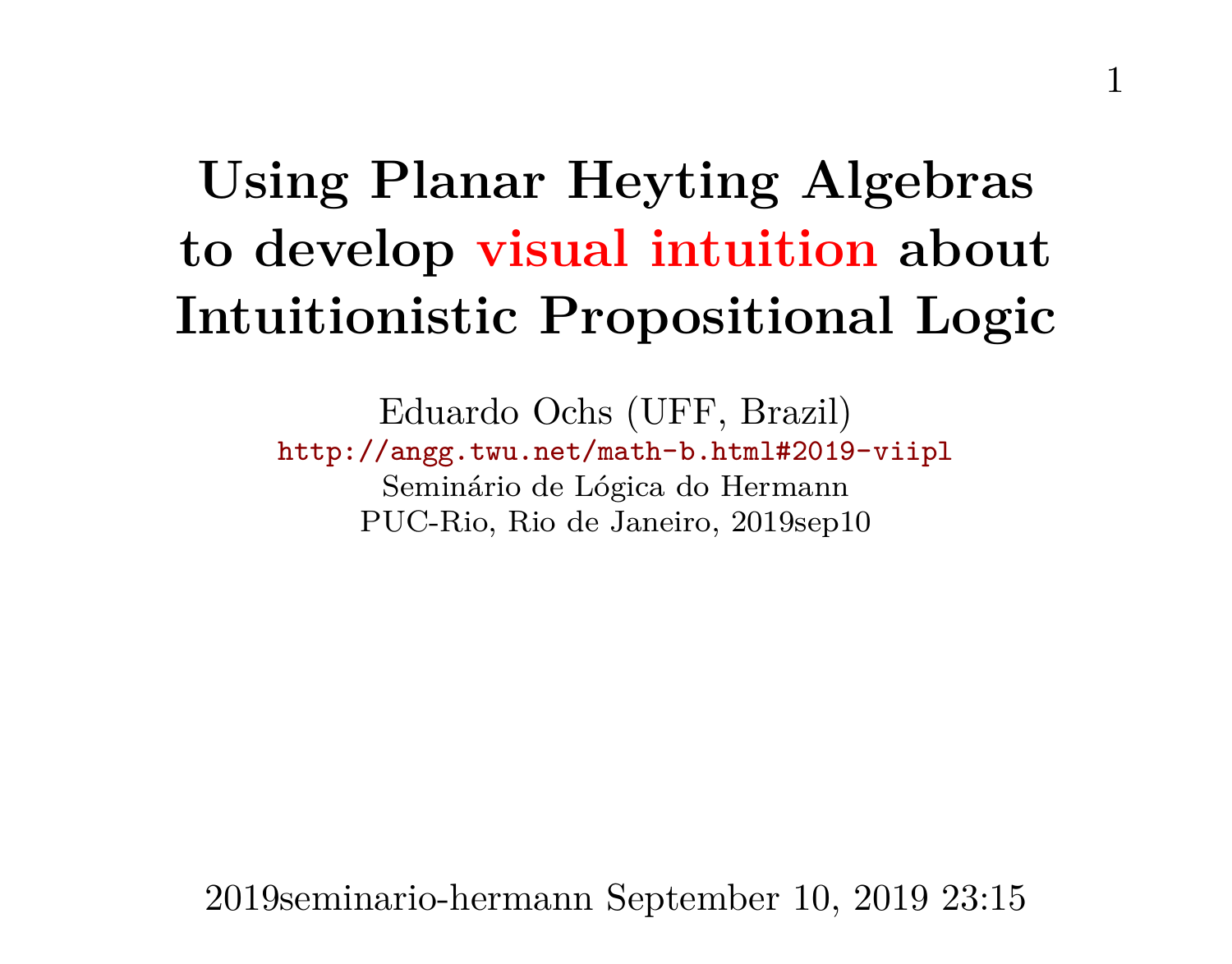The Gödel translation  $T \cdot$  IPL  $\rightarrow$  S4 Let  $DeM = \neg (P \land Q) \rightarrow (\neg P \lor \neg Q)$ , the part of the DeMorgan laws that is not a theorem in IPL. Its Gödel translation to S4 is:

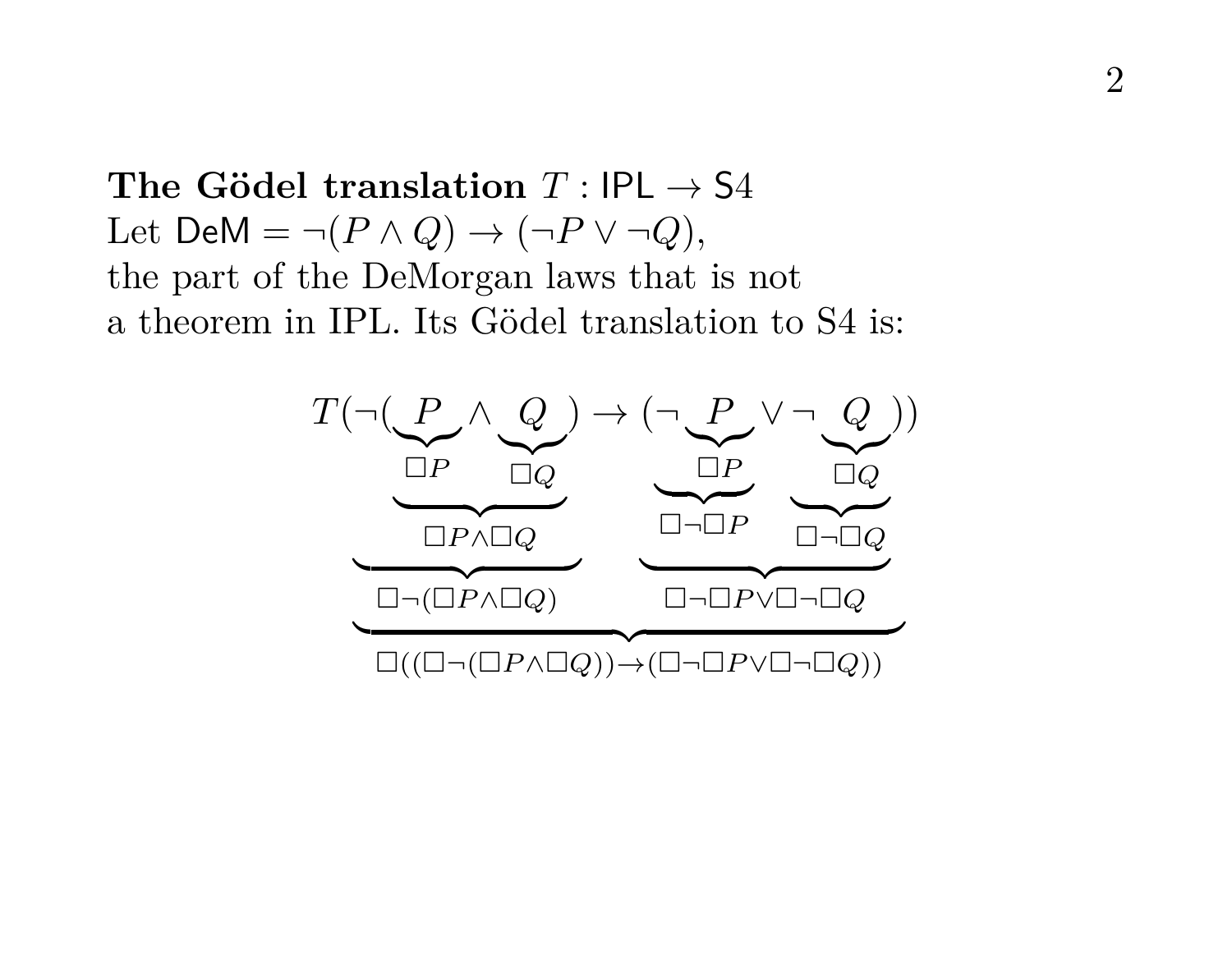#### **An S4-tableau for** DeM



A solution, i.e., a countermodel for  $T(\mathsf{DeM})$ :

$$
(W,R)=\left(\begin{array}{cc}1\\ \swarrow\end{array}\right)^*\quad v(P)=\begin{array}{cc}0\\ \swarrow\end{array}\quad v(Q)=\begin{array}{cc}0\\ \swarrow\end{array}\quad 1
$$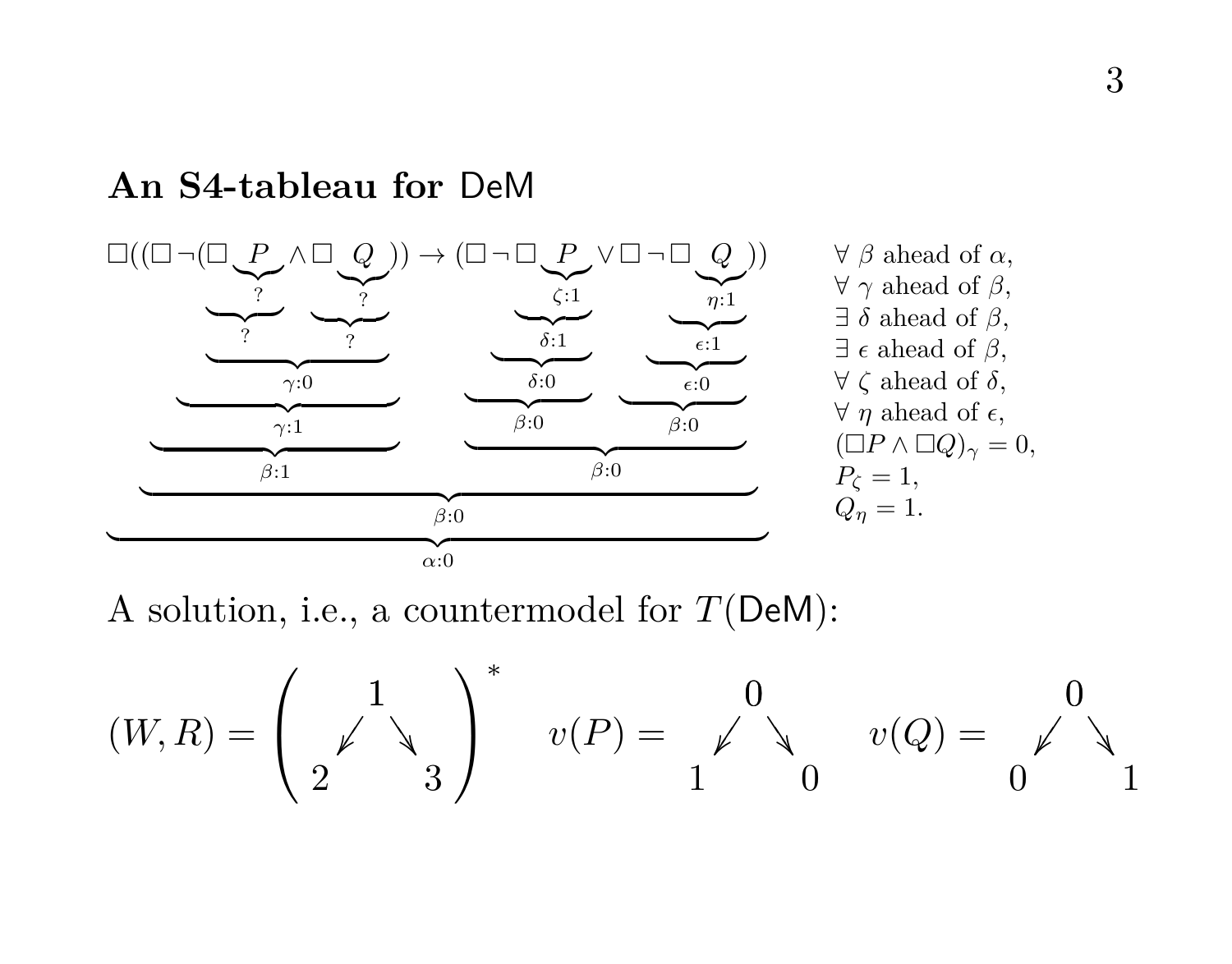#### **The value of the subexpressions**

Once we fix  $(W, R), v(P), v(Q)$  we can visualize the value of each subexpression... I will drop the 'v's from here on.

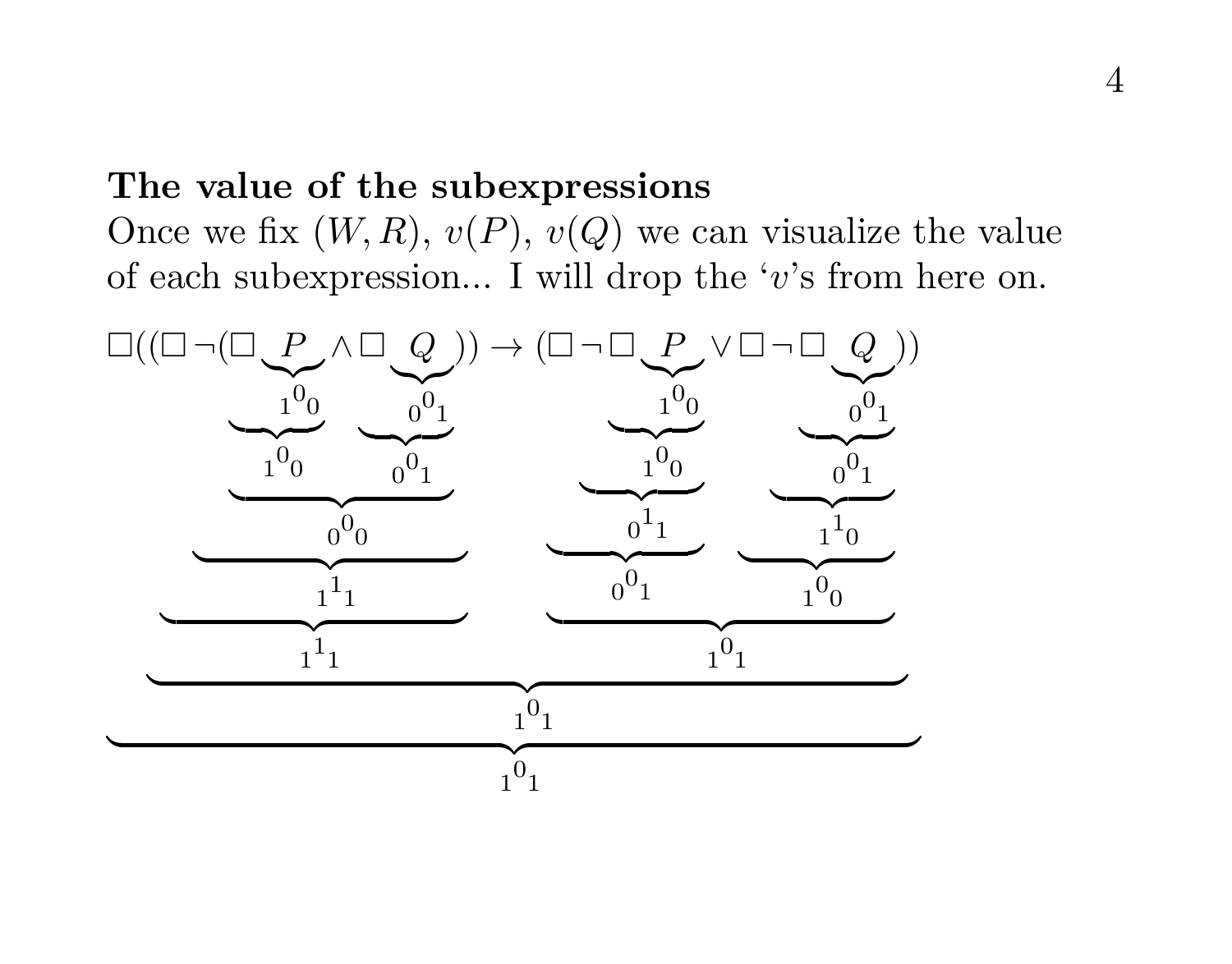**The value of the subexpressions (2)** Start with any IPL expression  $A$  we're using  $A = \neg (P \land Q) \rightarrow (\neg P \lor \neg Q)$  and an  $S4$  valuation  $((W, R), v)$ .

What happens if we calculate the values of the subexpressions of A? Take any subexpression B of A; calculate  $v(T(B))$  —

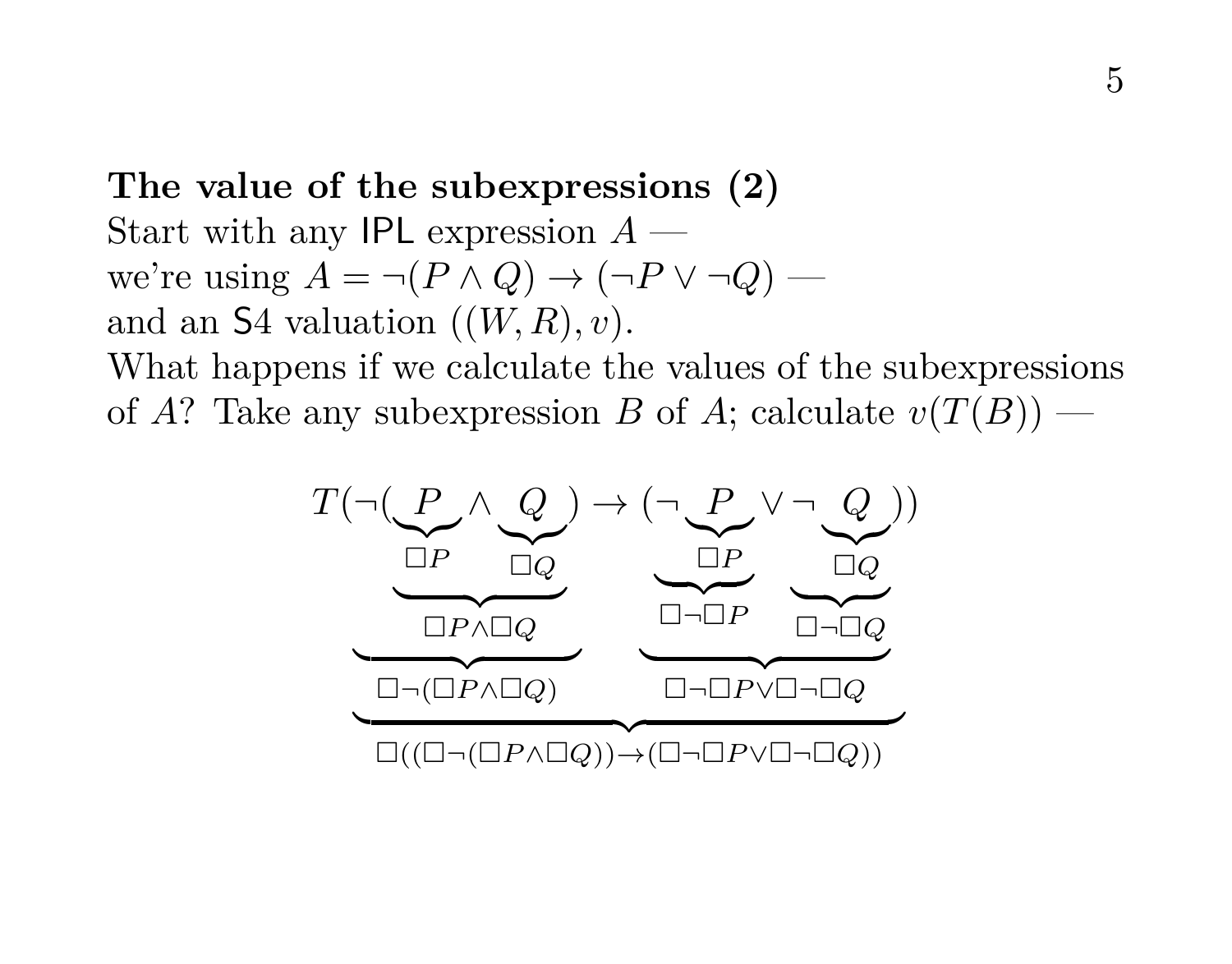#### **The value of the subexpressions (3)**

It turns out that the value of (the translation of) each subexpression B of A is  $\Box$ -stable, in the following sense:  $\Box v(T(B)) = v(T(B))$ . Also,

the intuitionistic operations  $\top, \bot, \wedge, \vee, \rightarrow_I, \neg_I, \leftrightarrow_I$  can coexist with the S4 operations in the same system...

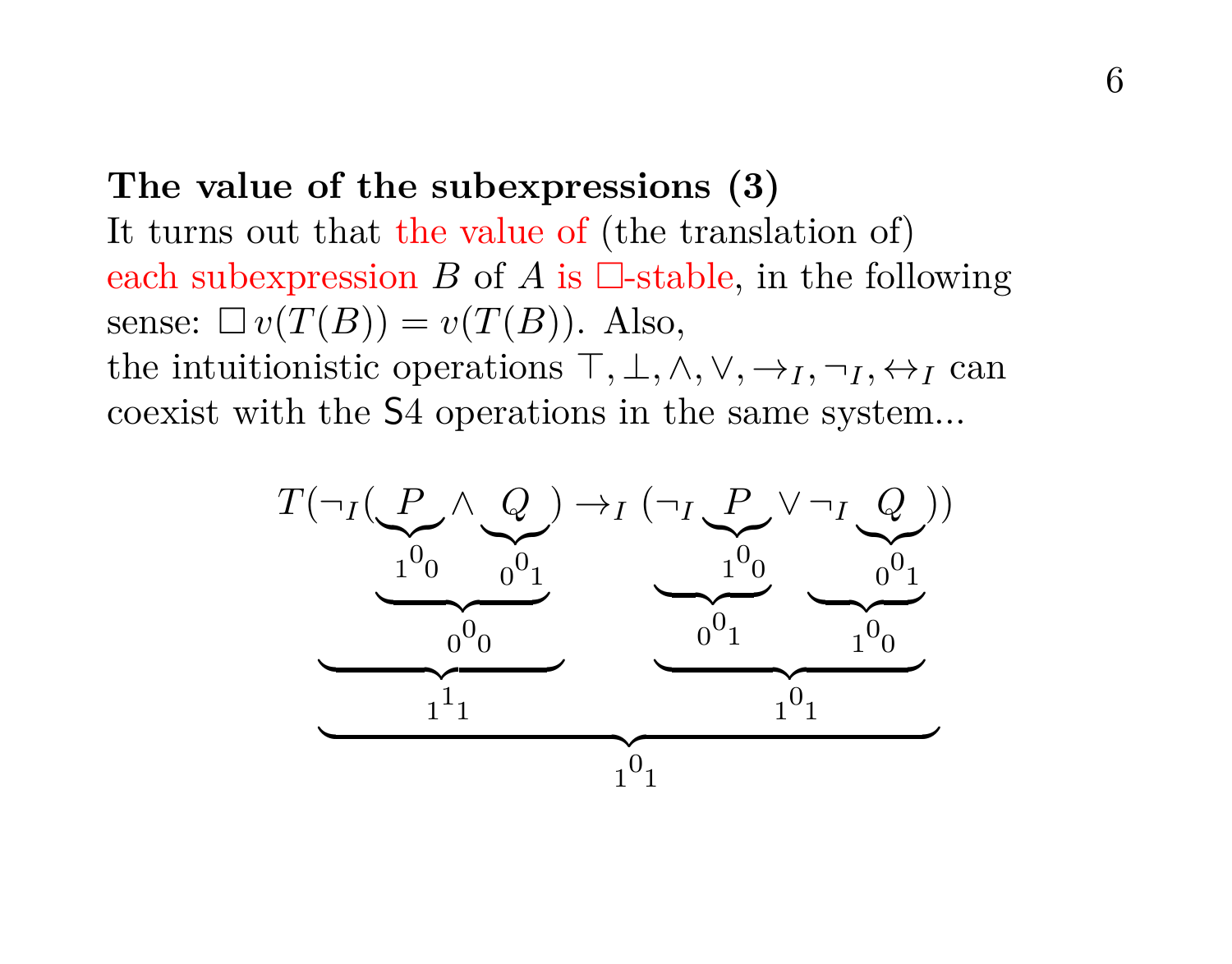## The lattice of **E**-stable truth-values

When the intuitionistic operations  $\top, \bot, \wedge, \vee, \rightarrow_I, \neg_I, \leftrightarrow_I$ receive  $\Box$ -stable inputs they return  $\Box$ -stable outputs. How do we visualize:

a) the set of  $\Box$ -stable truth values in an S4-frame  $(W, R^*)$ ?

b) the operations  $\top, \bot, \wedge, \vee, \rightarrow_I, \neg_I, \leftrightarrow_I ?$ 

#### Tricks:

The stable truth-values are the open sets in a certain topology, and  $(W, \mathcal{O}_R(W))$  is an order topology (see [PH1], secs.11–17). Topologies are Heyting Algebras, that are lattices with some extra properties...

And for some  $(W, R)$ 's these lattices are planar.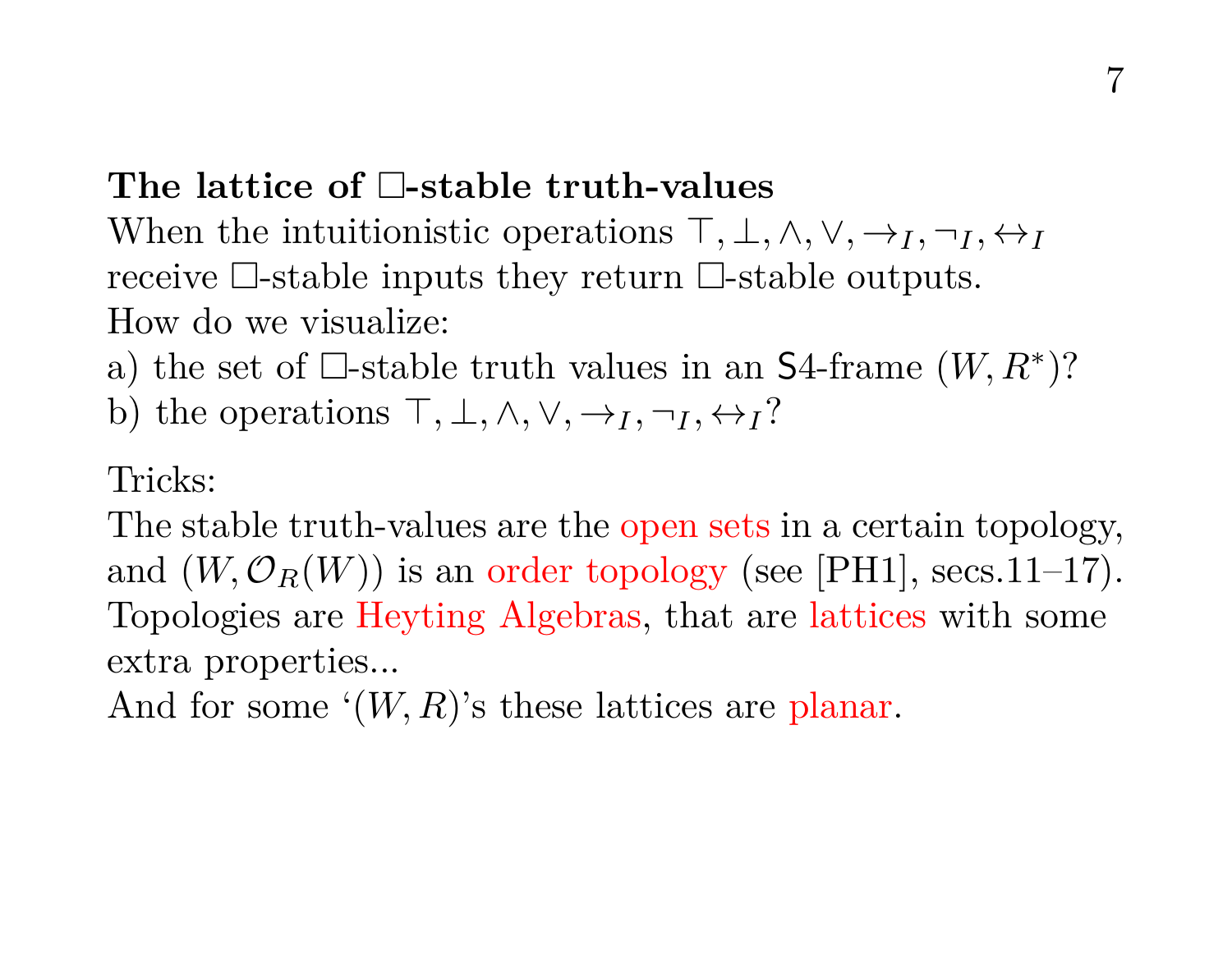

8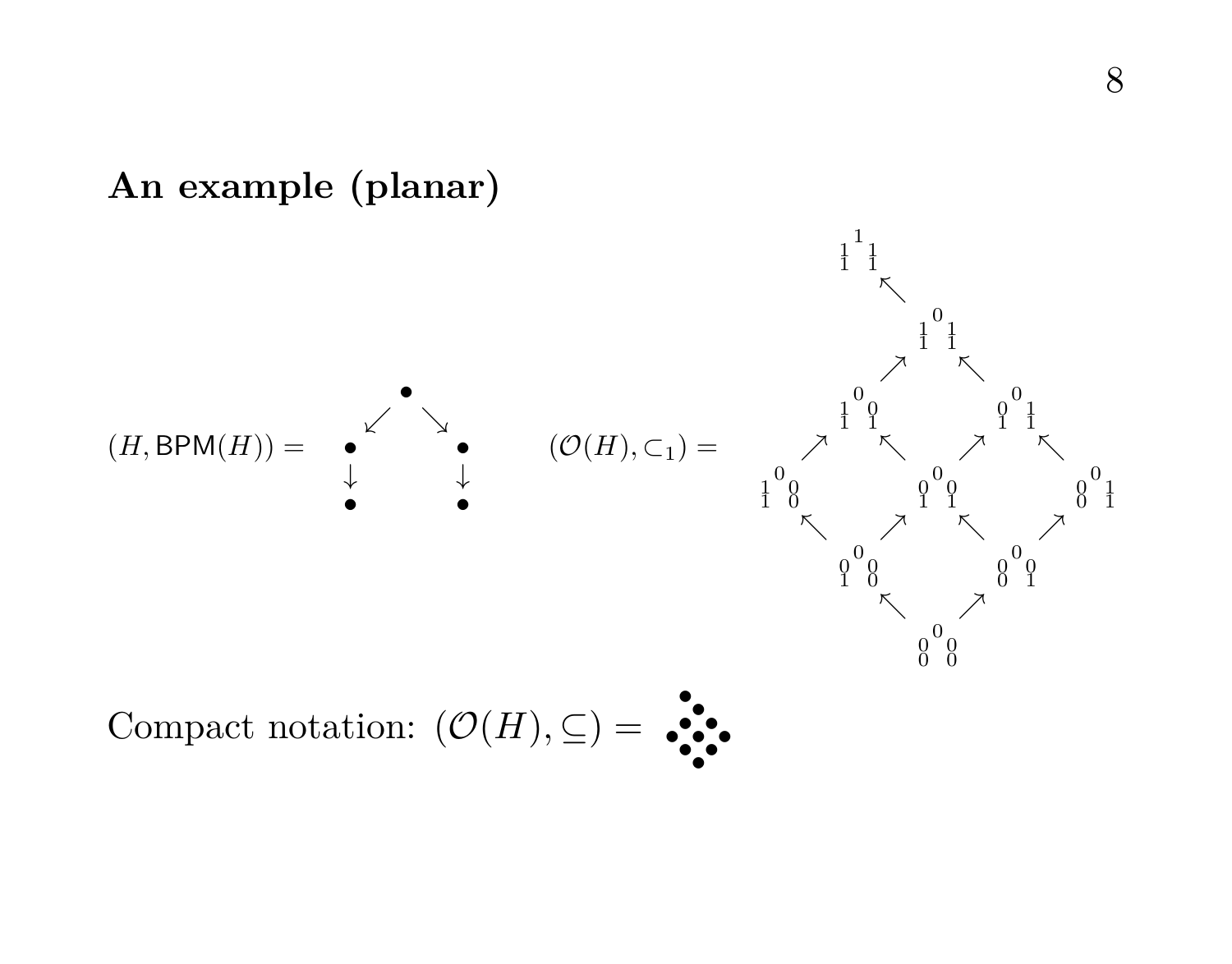

If  $A \subseteq \mathbb{Z}^2$  then BPM(A) is the set of "black pawns moves" on A ([PH1], sec.2);  $U \subset_1 V$  means " $U \subset V$  and they differ by exactly one element" ([PH1], sec.13). The transitive-reflexive closure of  $(\mathcal{O}_R(W), \subset_1)$  is the lattice  $(\mathcal{O}_R(W), \subset).$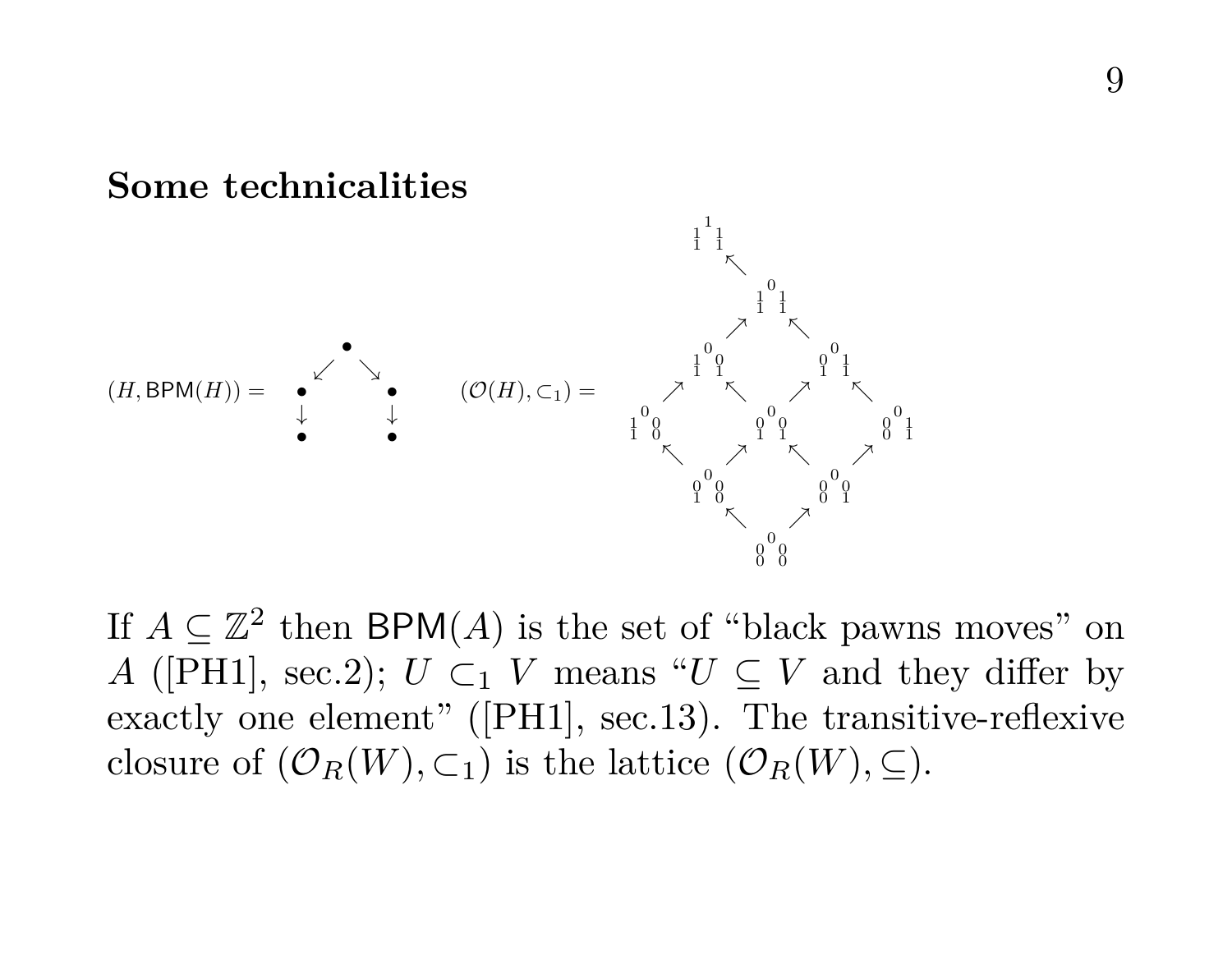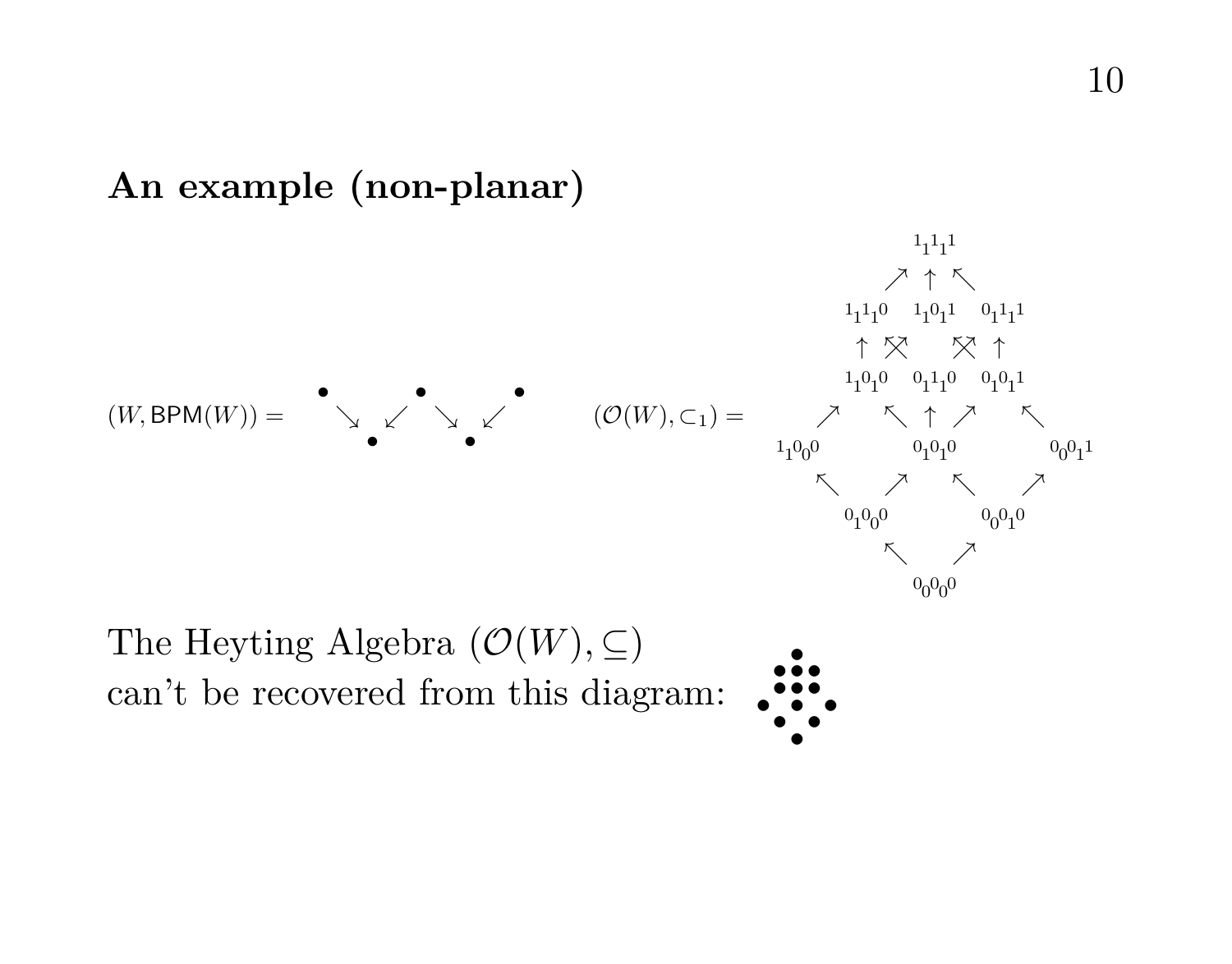## **2-column graphs and LR-coordinates**

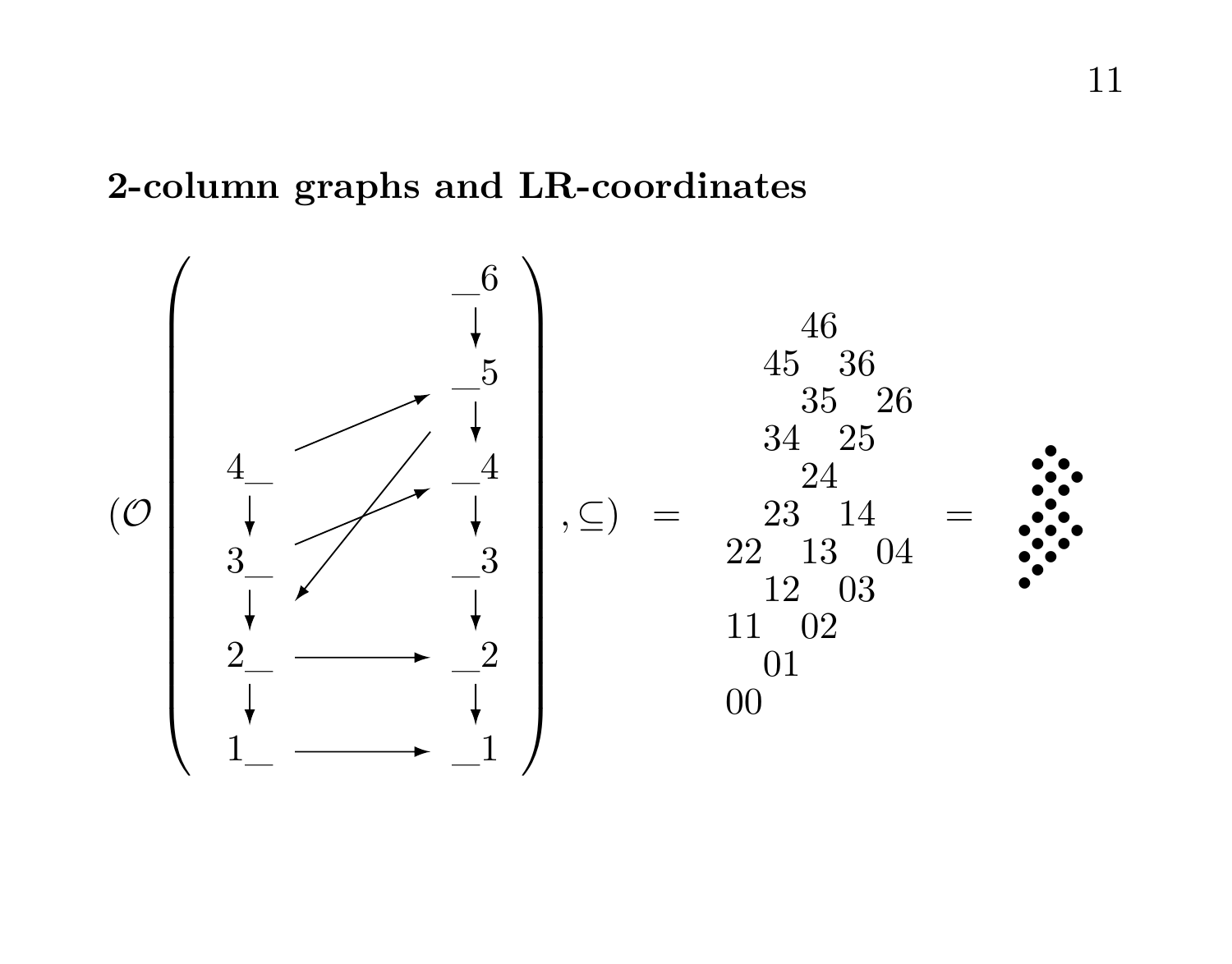#### **LR-coordinates**

 $(x, y)$  means: start at  $(0, 0)$ , walk x steps E, y steps N.  $\langle l, r \rangle$  means: start at  $(0, 0)$ , walk l steps NW, r steps NE. We abbreviate  $\langle l, r \rangle$  as lr. Check:



$$
32 = \langle 2, 0 \rangle = (0, 0) + 3 \overline{(-1, 1)} + 2 \overline{(1, 1)} = (-1, 5)
$$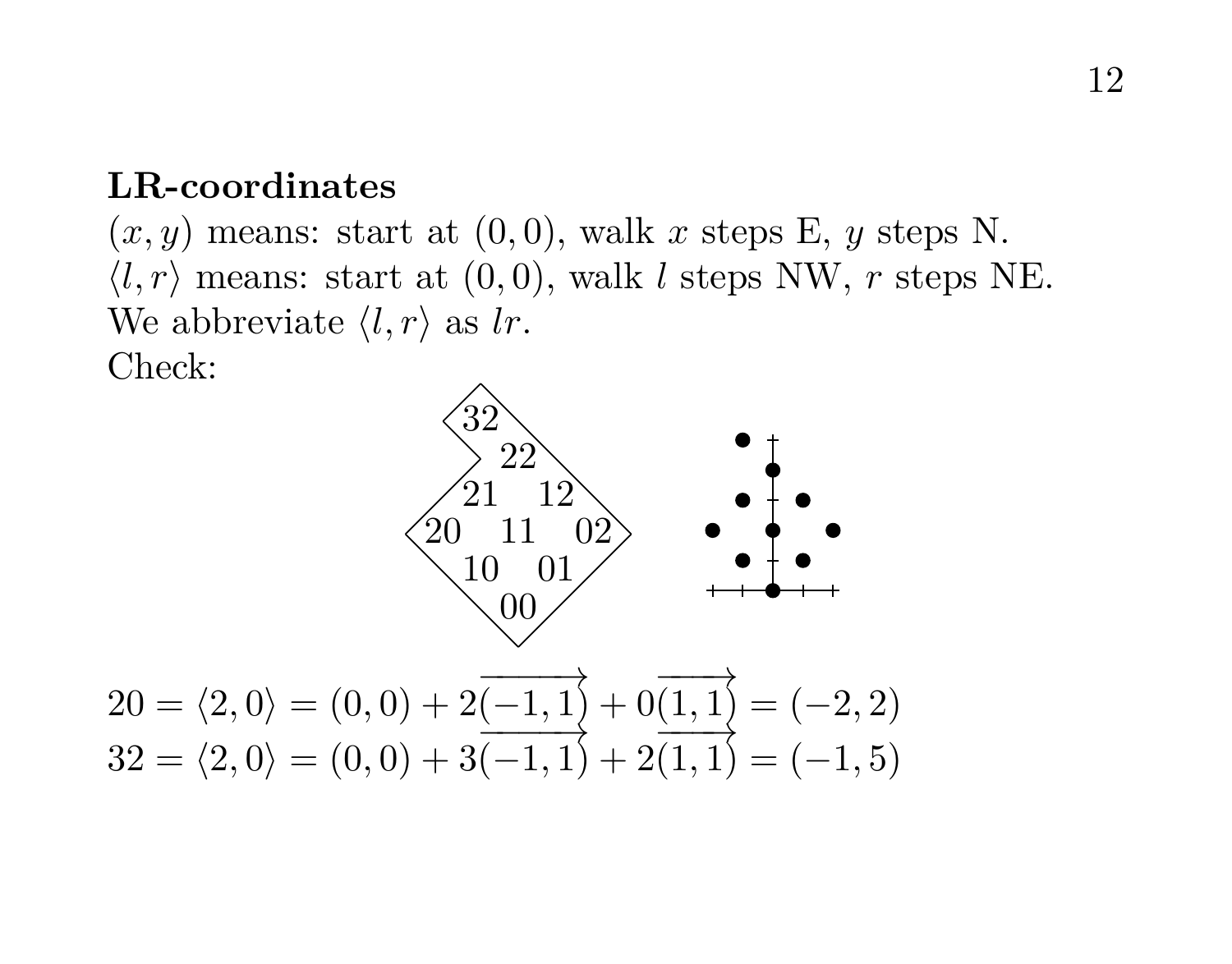### **2-column graphs**

A 2-column graph ("2CG") has two columns of points, all vertical arrows pointing one step down, and some intercolumn arrows. An example:

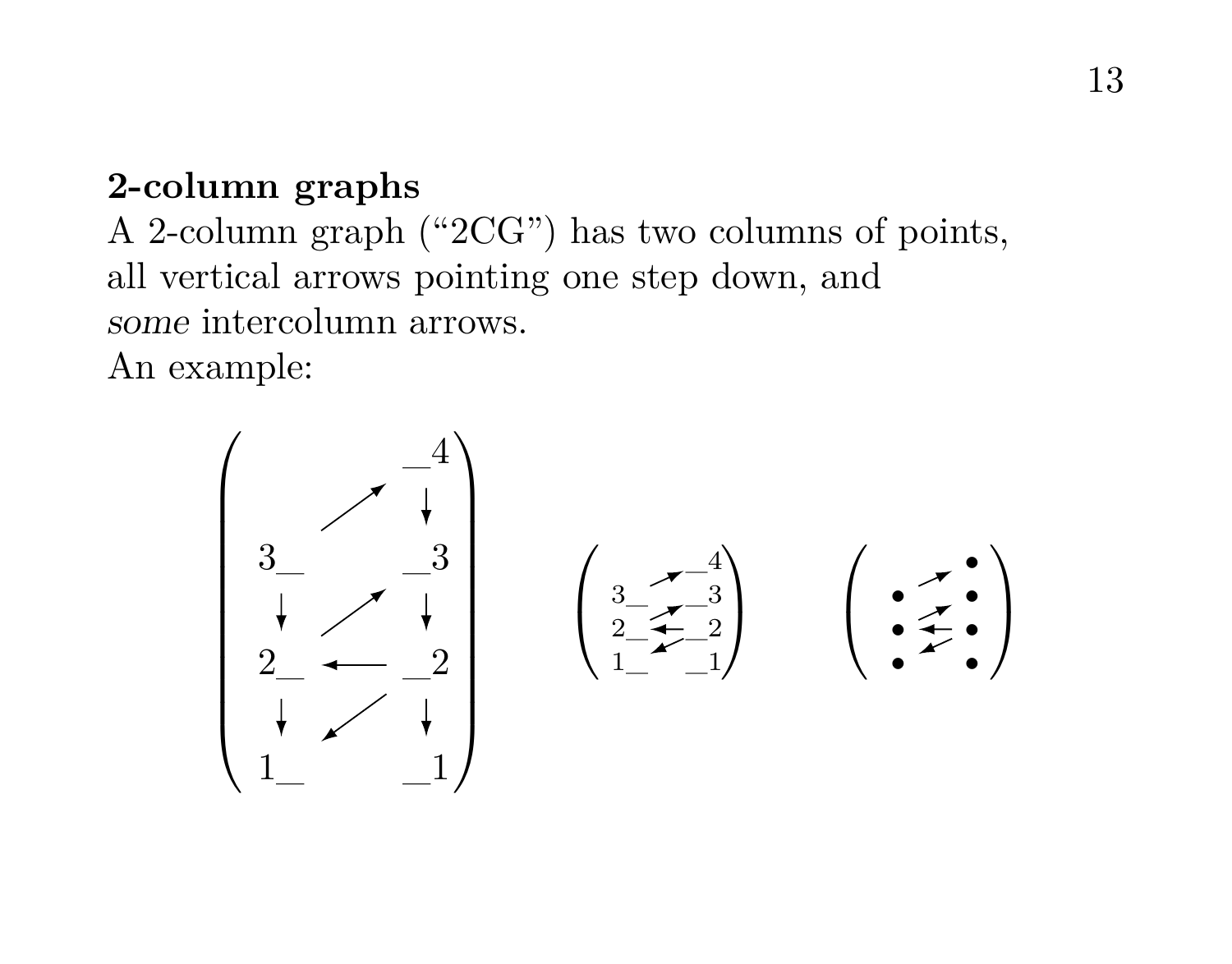## **2-column graphs (2)** The operation 2CG builds a 2-column graph formally from the height of its left column, the height of its right column, the intercolumn arrows going right, the intercolumn arrows going left.

$$
2\text{CG}(3,4,\left\{\frac{3}{2}\rightarrow\frac{4}{3}\right\},\left\{\frac{2-\leftarrow-2}{1-\leftarrow-2}\right\})
$$
\n
$$
=\left(\left\{\frac{3}{4},\frac{3}{2},\frac{2}{2},\frac{1}{1}\right\},\left\{\frac{-4\rightarrow3,\frac{3}{4}\rightarrow2,\frac{2}{2},\frac{2\rightarrow1}{2\rightarrow-1}}{\frac{3}{2}-\leftarrow4,\frac{2}{2}\rightarrow\frac{3}{2},\frac{3}{2\rightarrow-1}}\right\}\right)
$$
\n
$$
\left(\frac{3}{2},\frac{4}{2},\frac{3}{2}\right)
$$
\n
$$
\left(\frac{3}{2},\frac{4}{2},\frac{3}{2}\right)
$$
\n
$$
\left(\frac{3}{2},\frac{4}{2},\frac{3}{2}\right)
$$
\n
$$
\left(\frac{3}{2},\frac{4}{2},\frac{3}{2}\right)
$$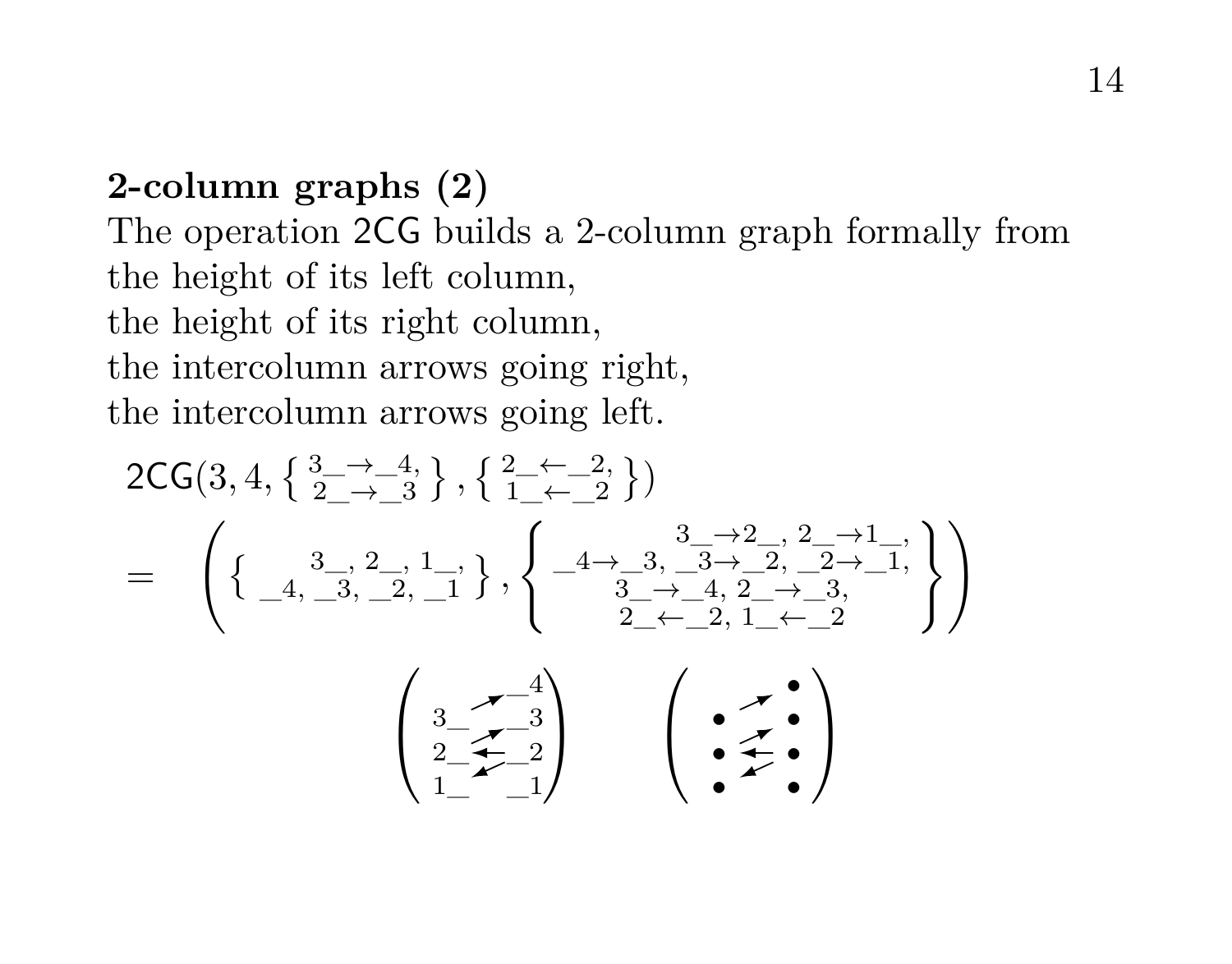**2CGs and piles**  
\n
$$
2CG(3, 4, \{ \begin{array}{l} 3 \longrightarrow -4 \\ 2 \longrightarrow -3 \end{array} \}, \{ \begin{array}{l} 2 \longrightarrow -2 \\ 1 \longrightarrow -2 \end{array} \}) = \left( \{ \begin{array}{l} 3 \longrightarrow 2 \\ 4 \longrightarrow 3 \end{array} \right), \{ \cdots \} \right)
$$
\n
$$
pile(3, 4) = \{ \begin{array}{l} 3 \longrightarrow 2 \\ -4 \longrightarrow 3 \end{array} \right\} \cdot \frac{1}{2} \cdot \frac{1}{1} \} = \begin{pmatrix} 1 & \nearrow 1 \\ 1 & \nearrow 1 \\ 1 & \nearrow 1 \\ 1 & \nearrow 1 \end{pmatrix}
$$
\n
$$
pile(2, 1) = \{ \begin{array}{l} 2 \longrightarrow 1 \longrightarrow 1 \\ -1 \longrightarrow 1 \end{array} \} = \begin{pmatrix} 0 & \nearrow 0 \\ 1 & \nearrow 0 \\ 1 & \nearrow 0 \\ 1 & \nearrow 0 \end{pmatrix}
$$

All open sets of a 2CG are piles, but some piles are not open sets... for example,  $\text{pile}(2, 1)$  is not open — it has  $2$  but not  $3$ .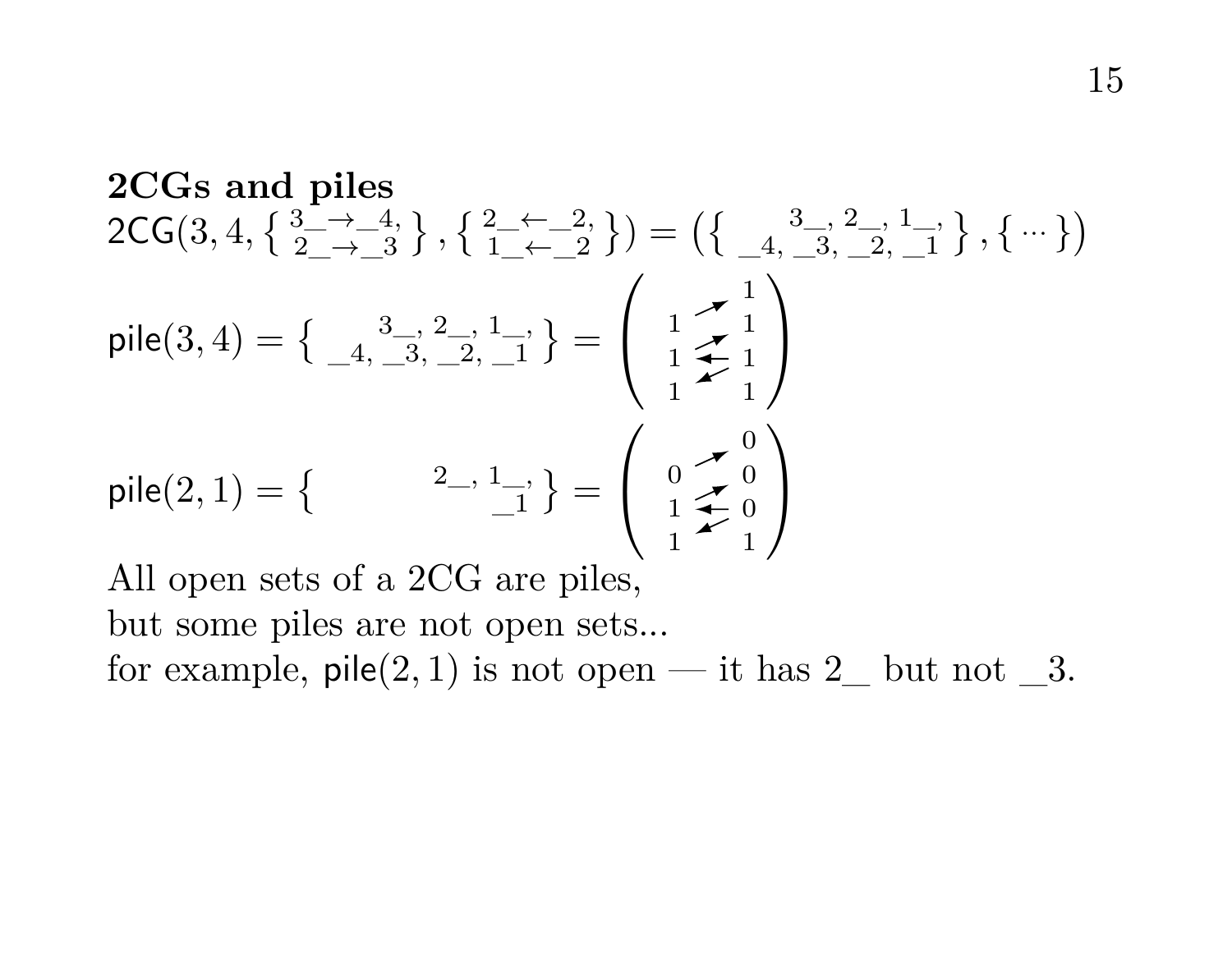

Can you visualize  $\mathcal{O}(\mathbb{R})$ ? I find that very hard!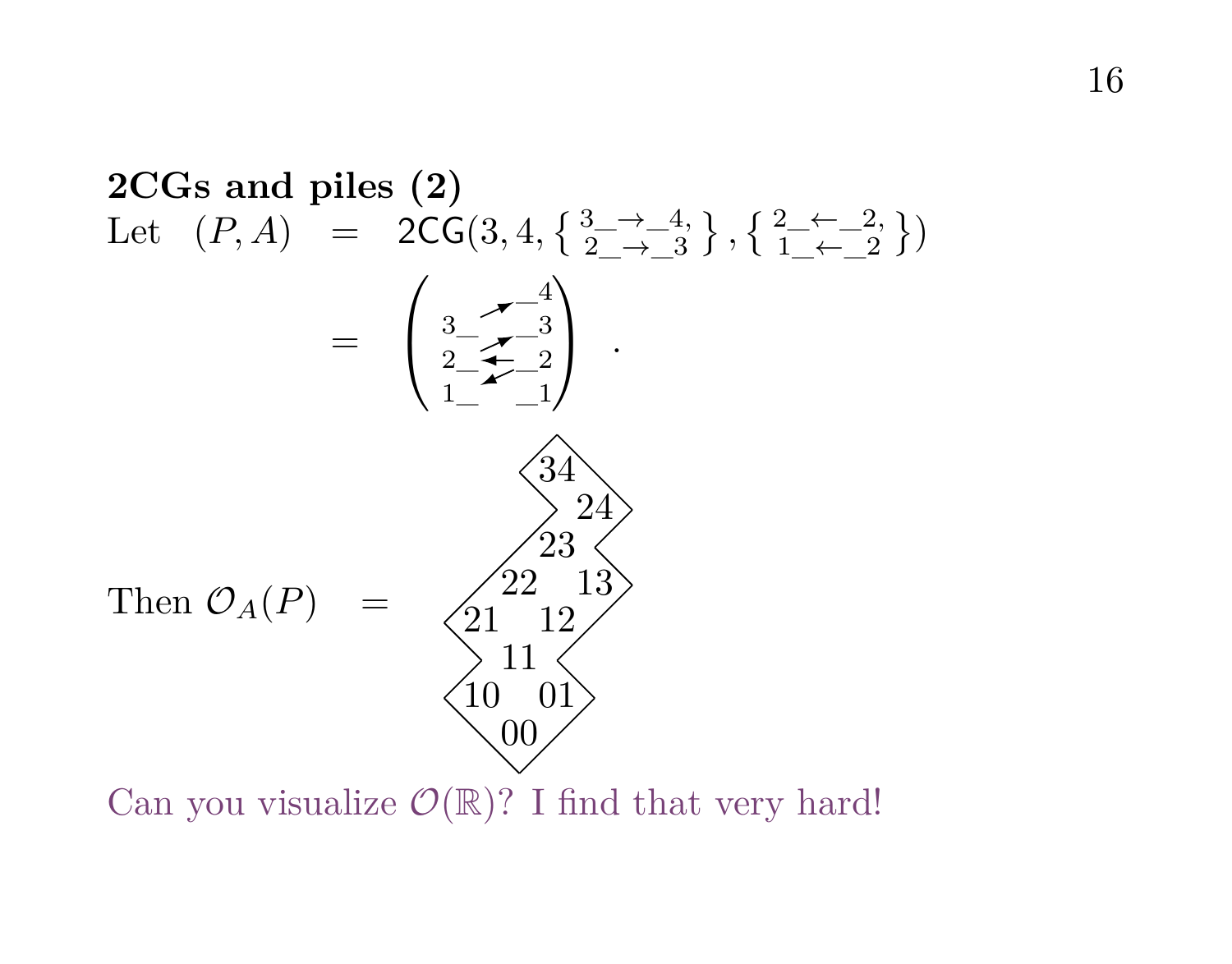## **Heyting Algebras in elementary terms** Here's what we did up to this point: We saw briefly the Gödel translation and believed it, We saw briefly that topologies are HAs and believed that, We saw briefly how to build planar HAs from 2CGs, We saw some very compact notations for planar HAs  $("ZHAs")...$

But we don't know yet how  $\top, \bot, \wedge, \vee, \rightarrow, \neg, \leftrightarrow$  behave in the compact notation, and how to visualize them!

This can be done almost from scratch, using the way to define  $\top, \bot, \wedge, \vee, \rightarrow, \neg, \leftrightarrow$  from the partial order of a lattice.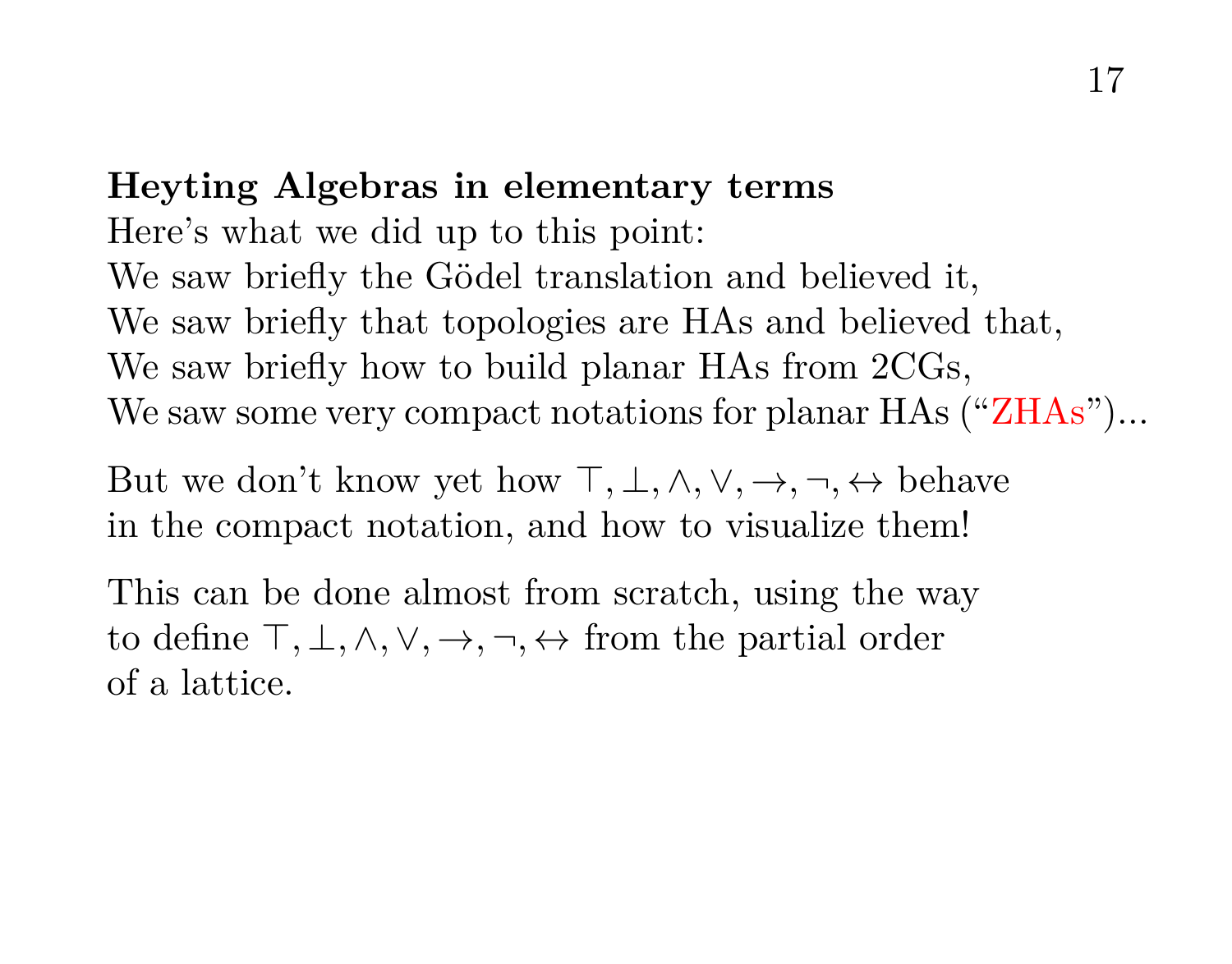**Heyting Algebras in elementary terms (2)** Left:  $H$ , the ZHA that we will use in the next slides. Middle:  $(\wedge) = (Q \wedge_H R), \quad (\rightarrow) = (Q \rightarrow_H R).$ Right:  $(\vee) = (P \vee_H Q)$ .



We will see that: a) if  $Q = 31$  and  $R = 12$  then  $Q \wedge_H R = 11$ , b) if  $Q = 31$  and  $R = 12$  then  $Q \rightarrow_H R = 14$ . c) if  $P = 31$  and  $Q = 12$  then  $P \vee_H Q = 32$ ,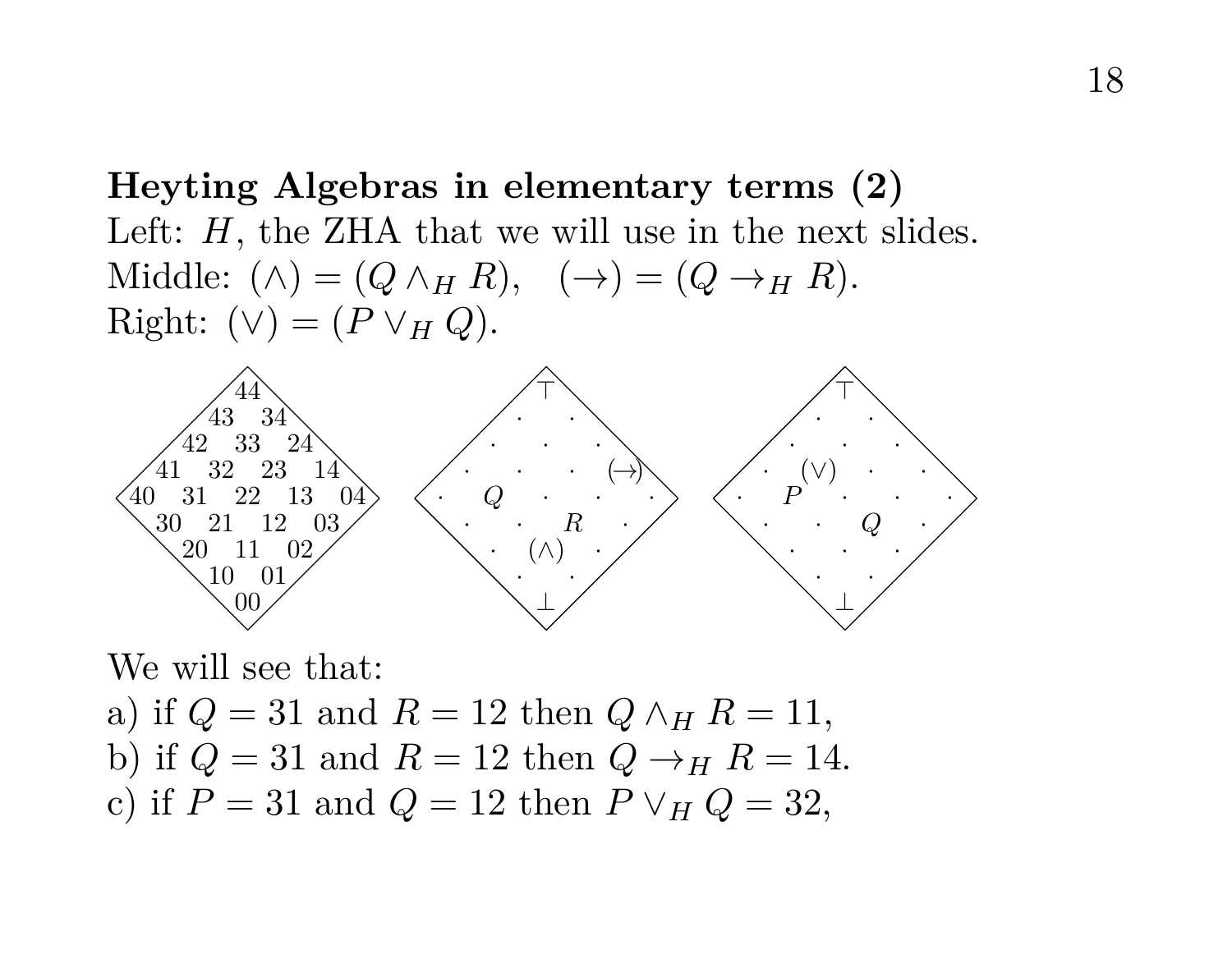## **Heyting Algebras in elementary terms (3)** Motivation:

$$
\bot \to P
$$
\n
$$
P \to \top
$$
\n
$$
(P \to (Q \land R)) \leftrightarrow ((P \to Q) \land (P \to R))
$$
\n
$$
((P \lor Q) \to R) \leftrightarrow ((P \to R) \land (Q \to R))
$$
\n
$$
(P \to (Q \to R)) \leftrightarrow ((P \land Q) \to R)
$$
\n
$$
\bot \leq P
$$
\n
$$
P \leq \top
$$
\n
$$
(P \leq (Q \land R)) \leftrightarrow ((P \leq Q) \land (P \leq R))
$$
\n
$$
(P \leq (Q \to R)) \leftrightarrow ((P \land Q) \leq R)
$$
\n
$$
((P \lor Q) \leq R) \leftrightarrow ((P \leq R) \land (Q \leq R))
$$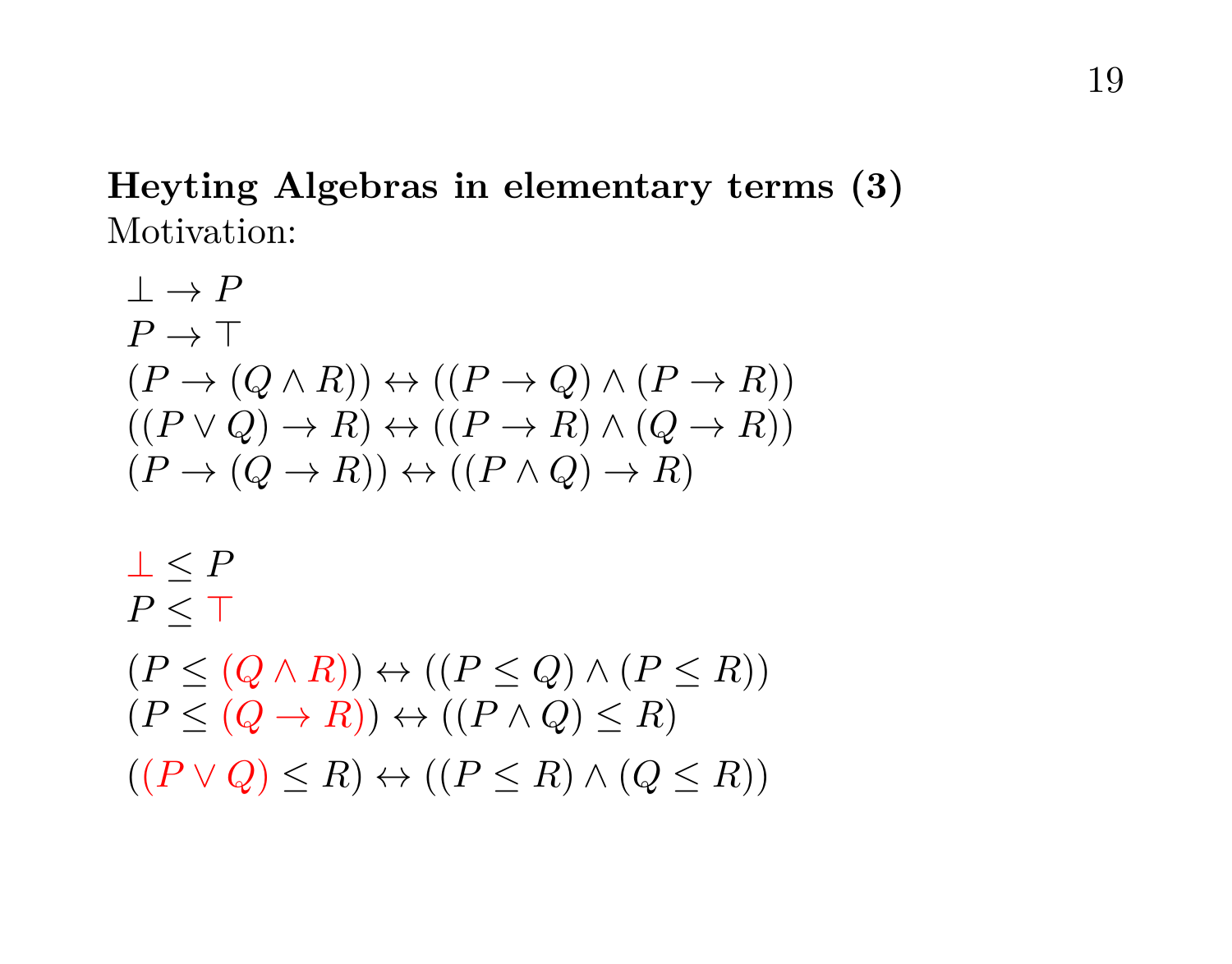**Heyting Algebras in elementary terms (4)**  $\top$  and ⊥ are the elements of the ZHA H that obey this for all  $P \in H$ :

$$
\begin{array}{c} \bot \leq P \\ P \leq \top \end{array}
$$

Fix Q and R.  $(Q \wedge R)$  and  $(Q \rightarrow R)$  are the elements of  $H$  that obey this for all  $P$ :

$$
(P \leq (Q \land R)) \leftrightarrow ((P \leq Q) \land (P \leq R))
$$
  

$$
(P \leq (Q \rightarrow R)) \leftrightarrow ((P \land Q) \leq R)
$$

Fix P and Q.  $(P \vee Q)$  is the element of H that obeys this for all  $R$ :

 $((P \vee Q) \leq R) \leftrightarrow ((P \leq R) \wedge (Q \leq R))$